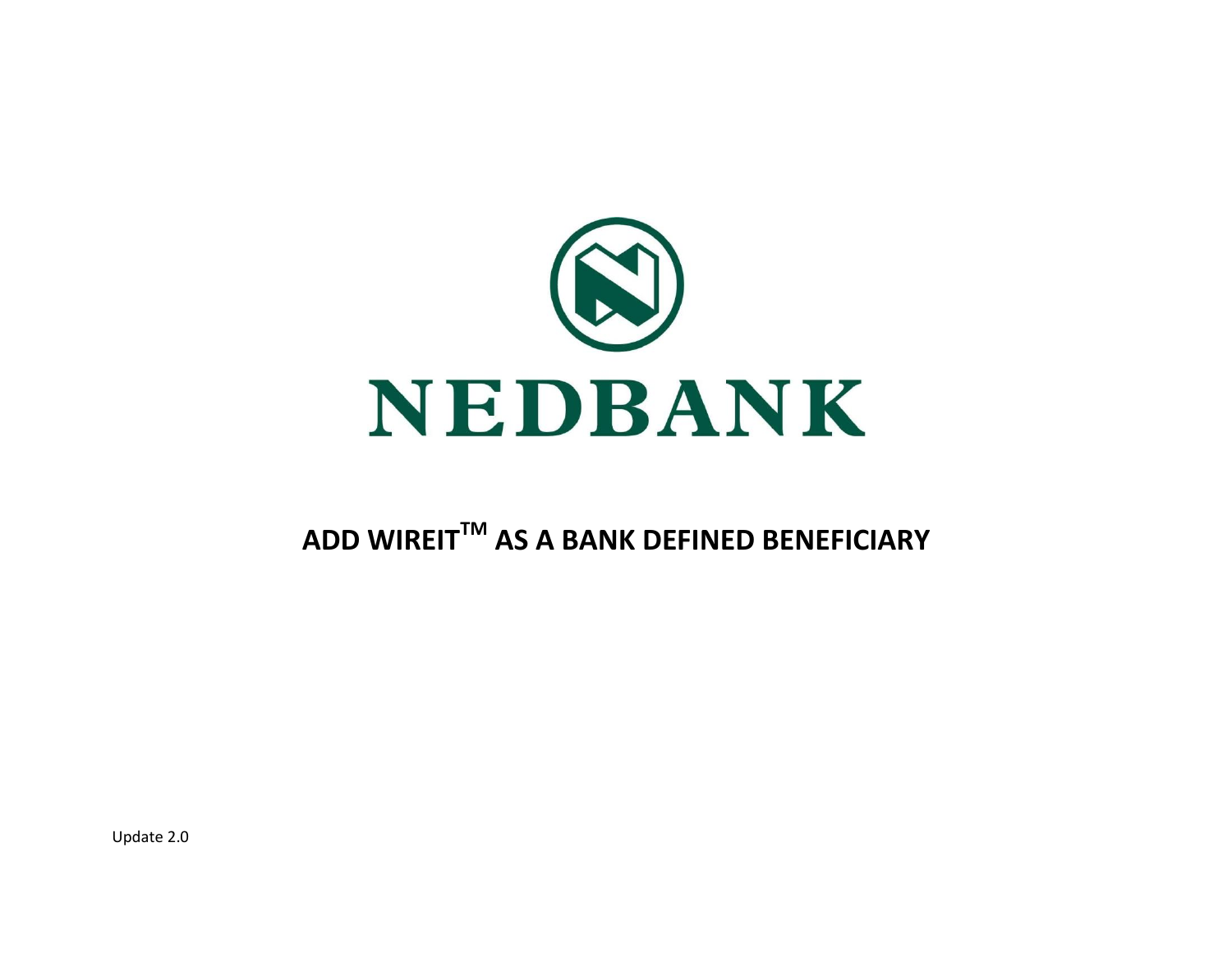# **WireITTM Registration & Token Purchase Guide (NEDBANK )**

First, send **"your 11 digit meter number"** to **36073** to register with WireITTM .

Note that there is a R5 fee charged for this SMS.

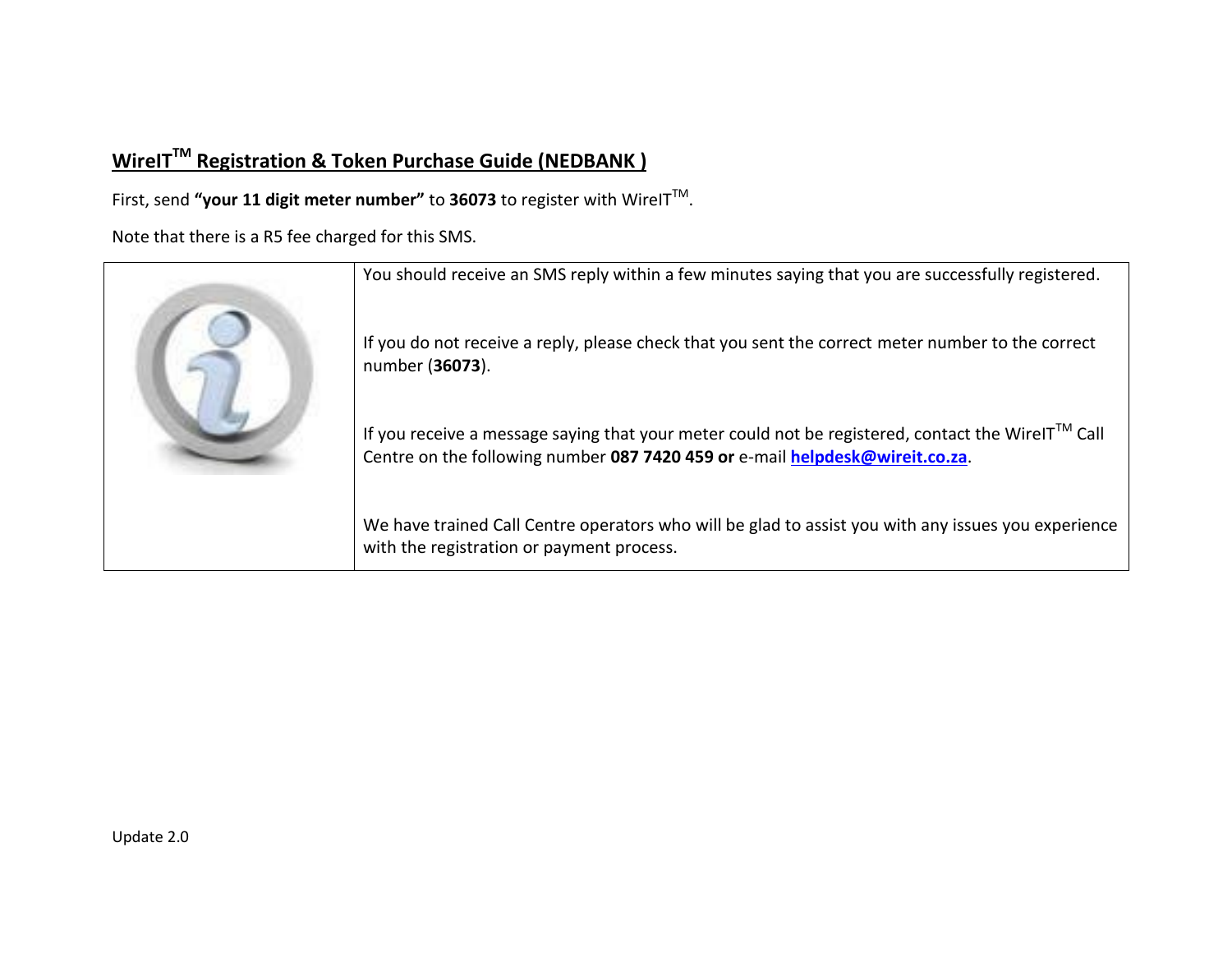# Log into your Nedbank internet banking profile.

### **Add New** beneficiary.

Add new beneficiary

| <b>Capture beneficiary</b>                                                                                                                                                                                       |                        |
|------------------------------------------------------------------------------------------------------------------------------------------------------------------------------------------------------------------|------------------------|
| Please note:                                                                                                                                                                                                     |                        |
| . Payments via internet banking are processed using the account number provided. The account number is not validated<br>against either the branch code or beneficiary name.                                      |                        |
| Add a new beneficiary                                                                                                                                                                                            |                        |
| Beneficiary name                                                                                                                                                                                                 |                        |
| --- Please select ---<br>Account type                                                                                                                                                                            | ▼                      |
| Account number                                                                                                                                                                                                   |                        |
| *My statement description (DR)                                                                                                                                                                                   |                        |
| **Beneficiary statement description (CR)                                                                                                                                                                         | Proof of payment       |
| Notification SMS Number                                                                                                                                                                                          | $\circ$ Set as default |
| <b>Notification Email Address</b>                                                                                                                                                                                | $\circ$ Set as default |
| Notification Fax Number                                                                                                                                                                                          | $\circ$ Set as default |
| Or, alternatively:                                                                                                                                                                                               |                        |
| $\bigcirc$ Add a bank-approved beneficiary                                                                                                                                                                       |                        |
| *This is the reference that forms part of the payment description displayed on your statement.<br>** This is the reference that forms part of the payment description displayed on your beneficiary's statement. |                        |
|                                                                                                                                                                                                                  | Add beneficiary        |

Add a **beneficiary.**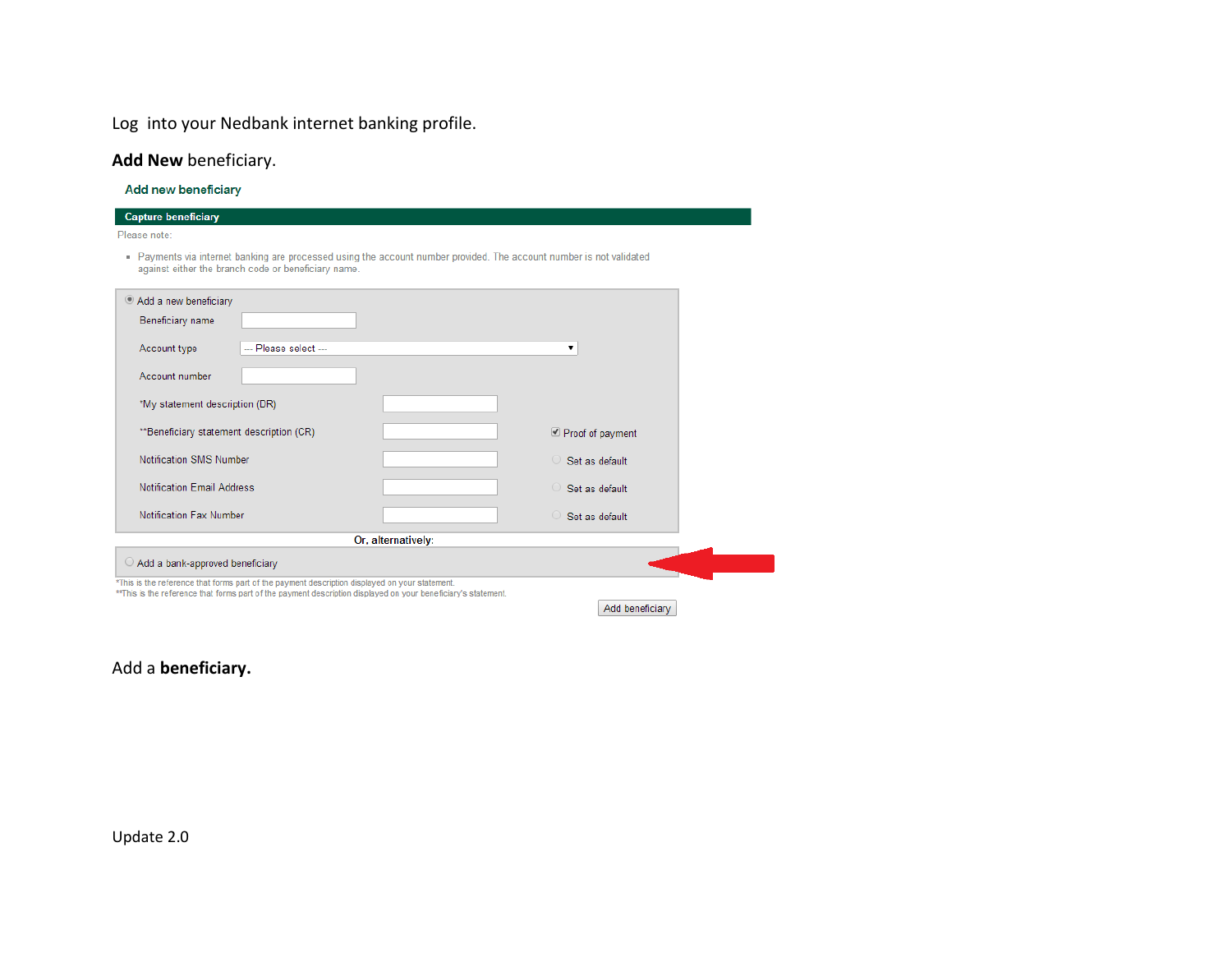First letter of the beneficiary name: choose **'W'**

Beneficiary: Choose '**WIREIT**'

#### Add new beneficiary

| <b>Capture beneficiary</b>                                                                                                                                                                                      |                                                                                                                    |                                          |
|-----------------------------------------------------------------------------------------------------------------------------------------------------------------------------------------------------------------|--------------------------------------------------------------------------------------------------------------------|------------------------------------------|
| Please note:                                                                                                                                                                                                    |                                                                                                                    |                                          |
| against either the branch code or beneficiary name.                                                                                                                                                             | Payments via internet banking are processed using the account number provided. The account number is not validated |                                          |
| $\circ$ Add a new beneficiary                                                                                                                                                                                   |                                                                                                                    |                                          |
|                                                                                                                                                                                                                 | Or, alternatively:                                                                                                 |                                          |
| Add a bank-approved beneficially                                                                                                                                                                                |                                                                                                                    |                                          |
| First letter of beneficiary na he W                                                                                                                                                                             | Beneficiary WIREIT-NMBM<br>7                                                                                       |                                          |
| *My statement description (DR)                                                                                                                                                                                  |                                                                                                                    |                                          |
| **Beneficiary statement description (CR)                                                                                                                                                                        |                                                                                                                    |                                          |
| Notification SMS Number                                                                                                                                                                                         |                                                                                                                    | $\bigcirc$<br>Set as default             |
| <b>Notification Email Address</b>                                                                                                                                                                               |                                                                                                                    | Set as default<br>$\left( \quad \right)$ |
| Notification Fax Number                                                                                                                                                                                         |                                                                                                                    | Set as default<br>$\bigcirc$             |
| *This is the reference that forms part of the payment description displayed on your statement.<br>**This is the reference that forms part of the payment description displayed on your beneficiary's statement. |                                                                                                                    |                                          |
|                                                                                                                                                                                                                 |                                                                                                                    | Add beneficiary                          |
|                                                                                                                                                                                                                 |                                                                                                                    |                                          |
|                                                                                                                                                                                                                 |                                                                                                                    |                                          |

Add beneficiary

Beneficiary statement description must be **your 11-digit meter number.**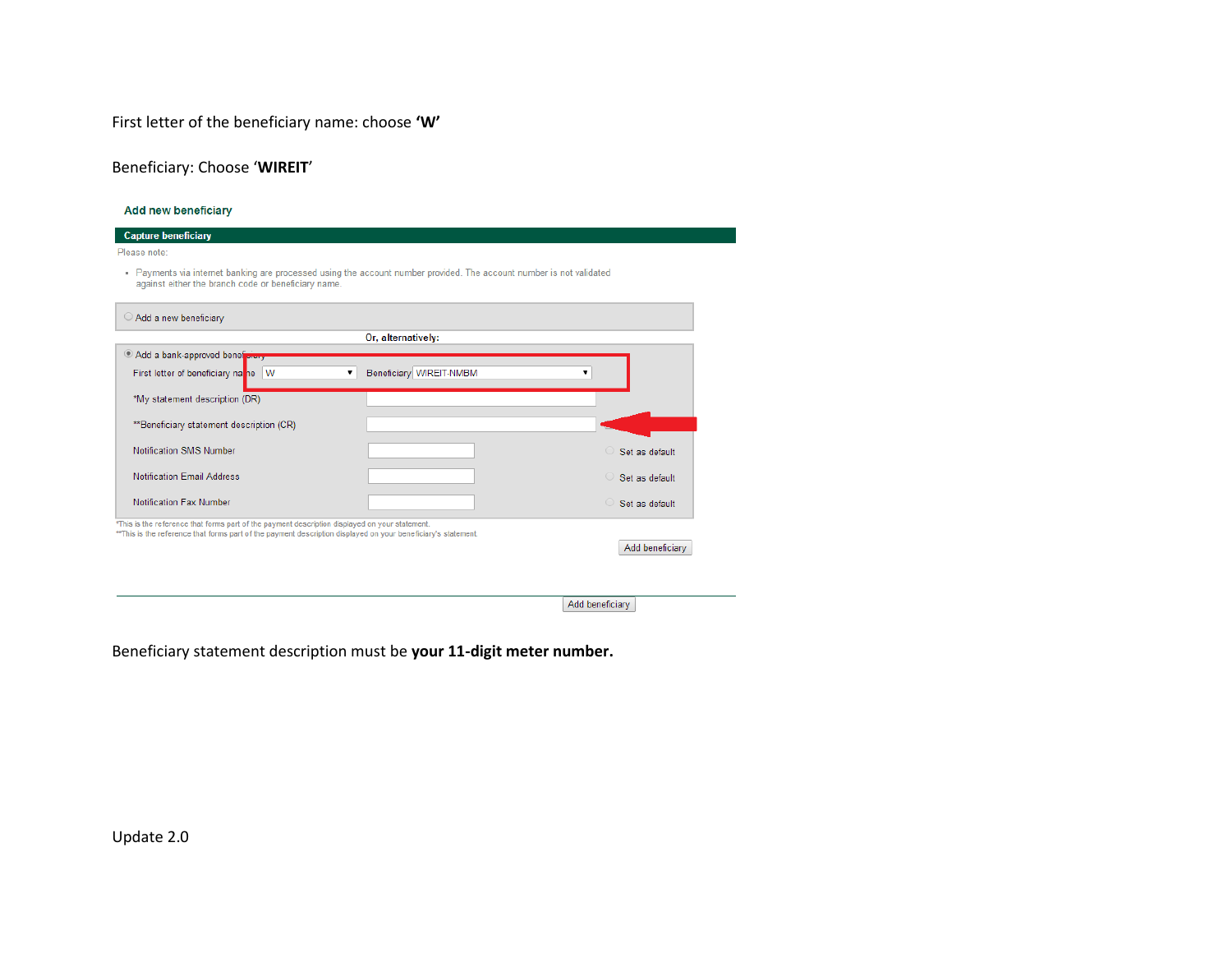Make a payment to a **My beneficiaries.**

| <b>Enquiries</b>  | Payments<br><b>Prepaid Services</b>    | <b>My Financial Life</b> |
|-------------------|----------------------------------------|--------------------------|
| Purchase pr       | Pay Now                                | My Beneficiaries         |
|                   | Instant Payment                        | Þ<br>Once-off            |
|                   | Available paym Future Dated Payments   |                          |
| Available transfl | Available pre-pi Recurring Payments    |                          |
|                   | <b>Tax/UIF Payments</b>                |                          |
|                   | <b>Capture purch Maintain Payments</b> |                          |
| Please note:      | <b>Beneficiary Payment History</b>     |                          |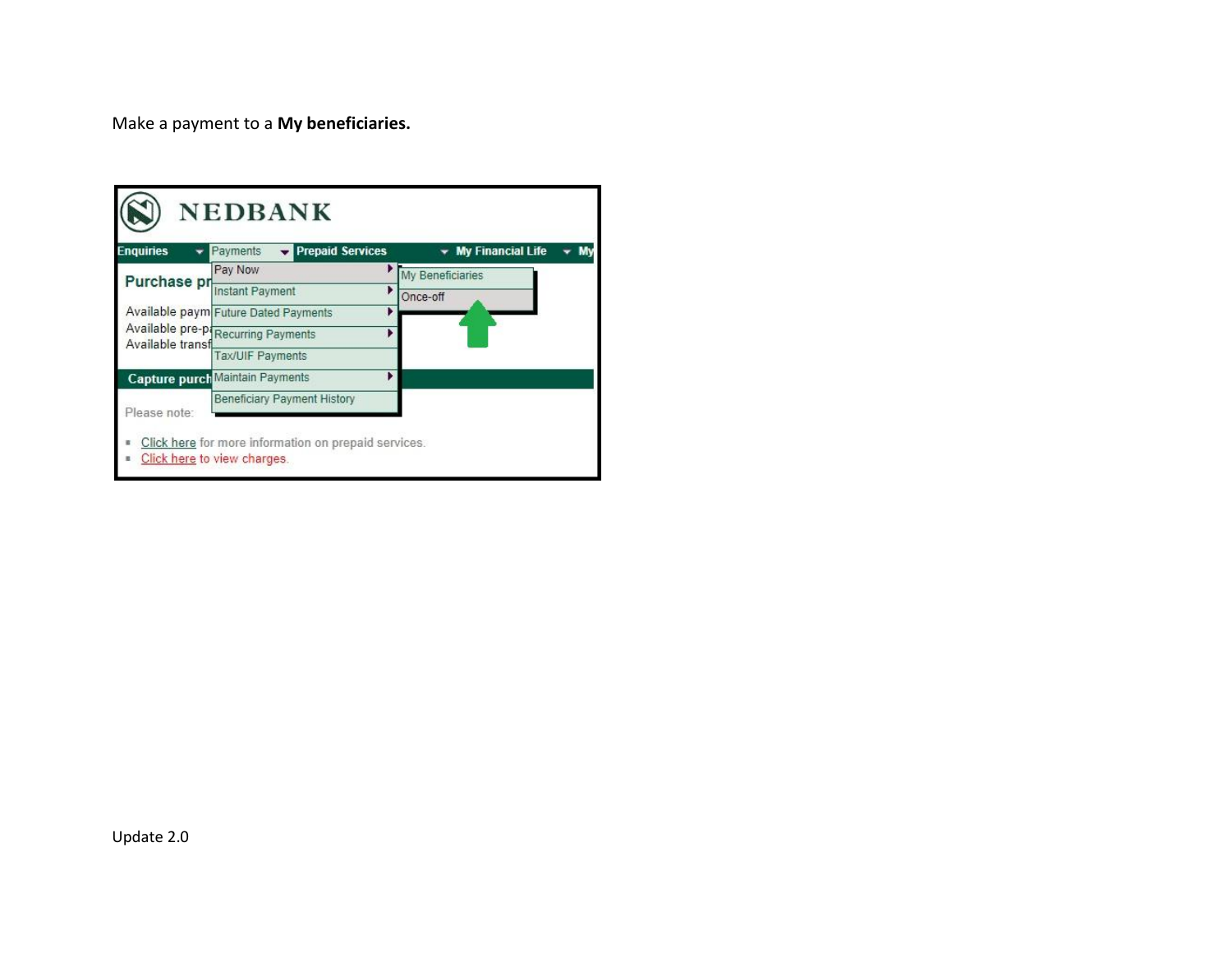Choose the **account** you wish to purchase from.

Enter **beneficiary statement description (CR)(your 11 digit meter number)** – this description will be reflected on the statement of the beneficiary you are paying.

Enter the **amount**.

| From account                             |              | $\checkmark$                   |
|------------------------------------------|--------------|--------------------------------|
| Account type                             |              | Bank-approved Beneficiary<br>v |
| First letter of name                     |              | W                              |
| Bank-approved beneficiary                |              | WIREIT-NMBM                    |
| *My statement description (DR)           |              |                                |
| **Beneficiary statement description (CR) |              | <b>Your meter number</b>       |
| Payment notification                     |              | None $\vee$                    |
| Amount                                   | $\mathsf{R}$ | Proof of payment<br>10         |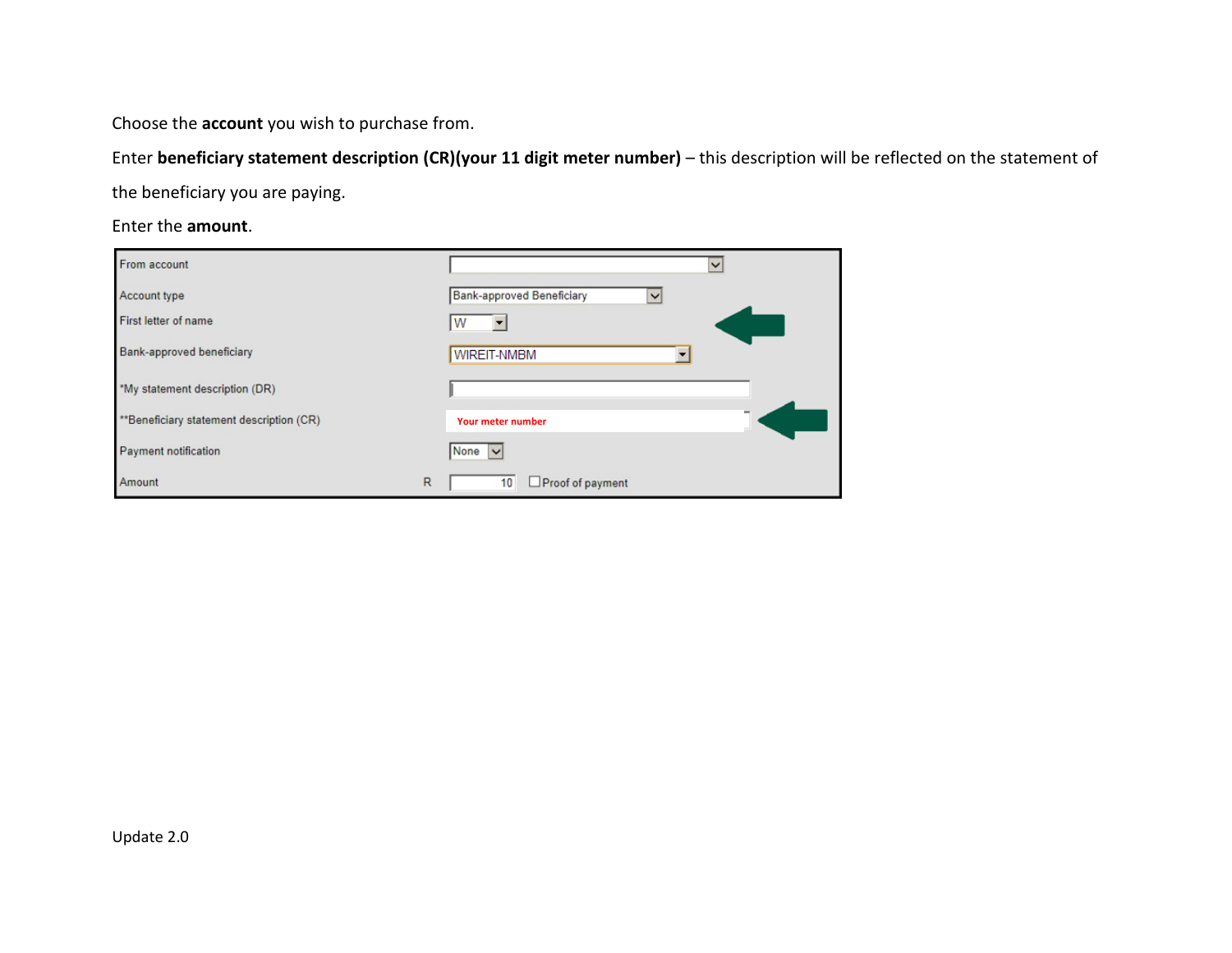### Click **Make Payment.**

|                                                                                                                                                                                                                                                                                             | ← → C   6 Nedbank Limited [ZA] https://netbank.nedsecure.co.za |                           |                                        |              |                    |                |                   |                                        | $Q \nsubseteq$ = |
|---------------------------------------------------------------------------------------------------------------------------------------------------------------------------------------------------------------------------------------------------------------------------------------------|----------------------------------------------------------------|---------------------------|----------------------------------------|--------------|--------------------|----------------|-------------------|----------------------------------------|------------------|
| EL Apps DL Maximal Ratio  EL EEE Xplore - H & Google & Suggested Sites   Web Slice Gallery   ScholarOne Ma   Protecting a we ## Ethernet Techn ## RASPBERRY PIT   Python Multithr & Fundamentals o " S                                                                                      |                                                                |                           |                                        |              |                    |                |                   |                                        |                  |
| $\bigcirc$<br><b>NEDBANK</b>                                                                                                                                                                                                                                                                |                                                                |                           | Profile number                         |              |                    |                |                   | <b>CONTACT US</b><br><b>HELP</b>       | <b>LOG OFF</b>   |
| - Prepaid Services<br><b>Enquiries</b><br>- Payments                                                                                                                                                                                                                                        | $\bullet$ My Financial Life $\bullet$ My eBills                | - Money Transfer          | $\overline{\phantom{a}}$ Beneficiaries | $\div$ Admin | $\div$ Investments | + Apply Online | - Services<br>- - |                                        |                  |
| Available payment limit:                                                                                                                                                                                                                                                                    |                                                                |                           |                                        |              |                    |                |                   |                                        |                  |
| Available pre-paid limit:                                                                                                                                                                                                                                                                   |                                                                |                           |                                        |              |                    |                |                   |                                        |                  |
| Available transfer limit:                                                                                                                                                                                                                                                                   |                                                                |                           |                                        |              |                    |                |                   |                                        |                  |
| <b>Capture payments</b>                                                                                                                                                                                                                                                                     |                                                                |                           |                                        |              |                    |                |                   |                                        |                  |
| Please note:                                                                                                                                                                                                                                                                                |                                                                |                           |                                        |              |                    |                |                   |                                        |                  |
|                                                                                                                                                                                                                                                                                             |                                                                |                           |                                        |              |                    |                |                   |                                        |                  |
| * Payments via internet banking are processed using the account number provided. The account number is not validated against either the branch code or beneficiary name.<br>. Payments to other banks, including Nedbank branches outside South Africa, may take up to three business days. |                                                                |                           |                                        |              |                    |                |                   |                                        |                  |
| * Click here for more information on payments and notifications.                                                                                                                                                                                                                            |                                                                |                           |                                        |              |                    |                |                   |                                        |                  |
| - Click here to view charges.                                                                                                                                                                                                                                                               |                                                                |                           |                                        |              |                    |                |                   |                                        |                  |
|                                                                                                                                                                                                                                                                                             |                                                                |                           |                                        |              |                    |                |                   |                                        |                  |
| From account                                                                                                                                                                                                                                                                                | 1. CURRENT -                                                   |                           | $\bullet$                              |              |                    |                |                   |                                        |                  |
| Account type                                                                                                                                                                                                                                                                                |                                                                | Bank-approved Beneficiary | $\bullet$                              |              |                    |                |                   |                                        |                  |
| First letter of name                                                                                                                                                                                                                                                                        | W<br>٠                                                         |                           |                                        |              |                    |                |                   |                                        |                  |
|                                                                                                                                                                                                                                                                                             |                                                                |                           |                                        |              |                    |                |                   |                                        |                  |
|                                                                                                                                                                                                                                                                                             |                                                                |                           |                                        |              |                    |                |                   |                                        |                  |
| Bank-approved beneficiary                                                                                                                                                                                                                                                                   | <b>WIREIT</b>                                                  |                           | $\mathbf{v}$                           |              |                    |                |                   |                                        |                  |
|                                                                                                                                                                                                                                                                                             |                                                                |                           |                                        |              |                    |                |                   |                                        |                  |
|                                                                                                                                                                                                                                                                                             |                                                                |                           |                                        |              |                    |                |                   |                                        |                  |
|                                                                                                                                                                                                                                                                                             |                                                                |                           |                                        |              |                    |                |                   |                                        |                  |
| "My statement description (DR)<br>**Beneficiary statement description (CR)<br>Payment notification                                                                                                                                                                                          | None<br>٠                                                      |                           |                                        |              |                    |                |                   |                                        |                  |
|                                                                                                                                                                                                                                                                                             |                                                                |                           |                                        |              |                    |                |                   |                                        |                  |
| Amount                                                                                                                                                                                                                                                                                      | $\mathbb R$                                                    | 50<br>Proof of payment    |                                        |              |                    |                |                   |                                        |                  |
| "This is the reference that forms part of the payment description displayed on your statement.                                                                                                                                                                                              |                                                                |                           |                                        |              |                    |                |                   |                                        |                  |
|                                                                                                                                                                                                                                                                                             |                                                                |                           |                                        |              |                    |                |                   | Make payment Add payment to list below |                  |
|                                                                                                                                                                                                                                                                                             |                                                                |                           |                                        |              |                    |                |                   |                                        |                  |
| ** This is the reference that forms part of the payment description displayed on your beneficiary's statement.<br><b>List of payments</b>                                                                                                                                                   |                                                                |                           |                                        |              |                    |                |                   |                                        |                  |

Please retain a proof of payment for your records.